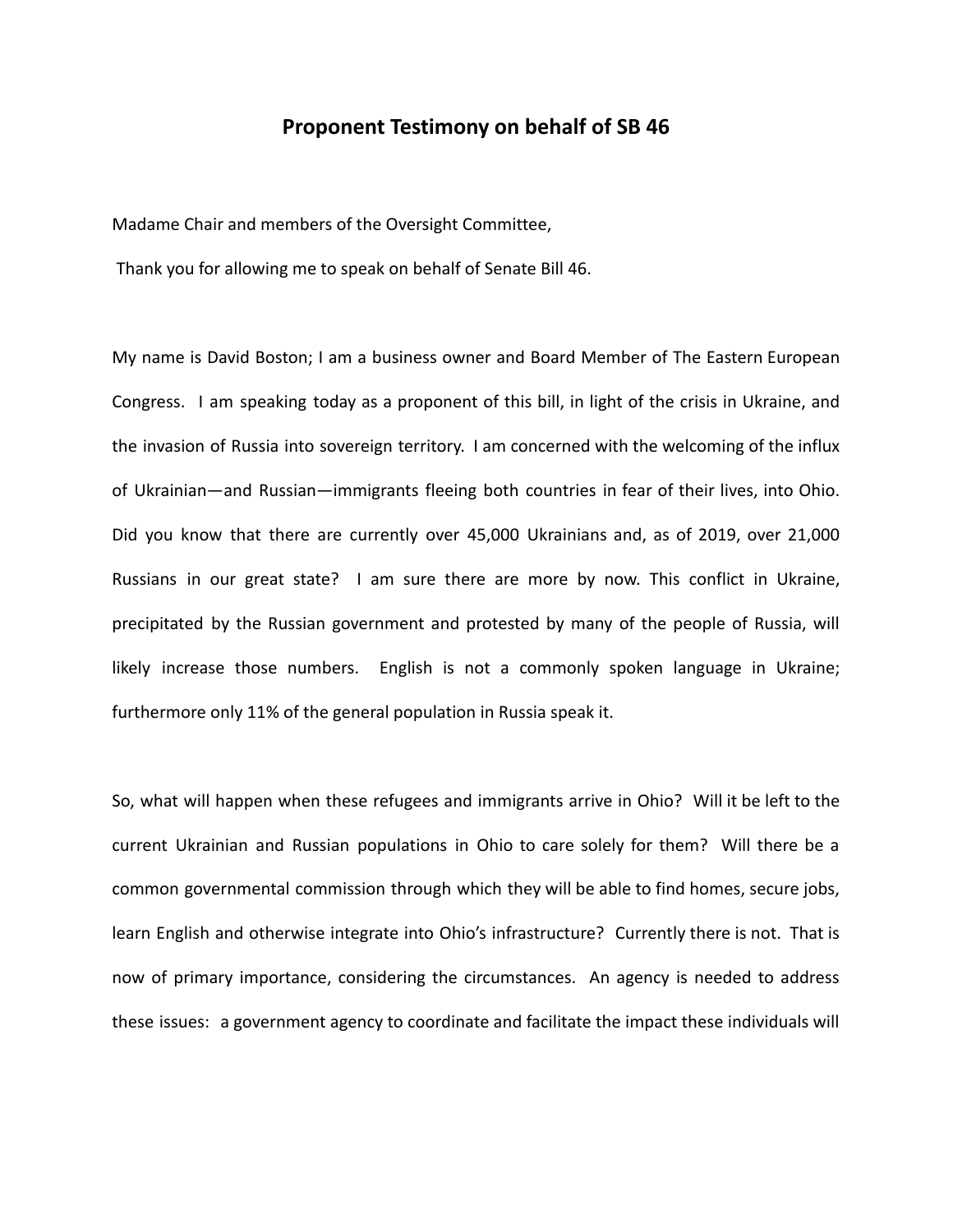have on the State of Ohio. It is for this reason that I am in support of an Eastern European Commission and an Office of Eastern European Affairs.

With so many lives in jeopardy in Ukraine and Russia, it is imperative that we act swiftly to stabilize Ohio's response to the crisis abroad. A Commission would have the ability to not only integrate those who will surely be added to the population, but also to help them to be an influential component of Ohio's economic sector. Additionally, the Commission will help to expand Ohio's trade interests abroad, once this war has satisfactorily concluded. It will help solidify Ohio's influential role in shaping US policy in regard to Eastern Europeans.

Unfortunately, with all that has been going on in the Ukraine, it is easy to forget what is happening right here in Ohio. It has recently come to my attention that Cleveland radio stations WCPN and WKSU are combining forces and changing their formats as of the end of this month. In doing so, one station will be broadcasting only news, while the other will broadcast classical music. That is not the problem. The real problem is that both the Polish Program and the Hungarian Program–upon which many Poles and Hungarians rely for information about their cultures and countries–are being canceled. Community supported programs like these are in jeopardy because–although these programs fit in with the format they are offering–the coordinators have been told there is no room for their programming. During this "Cancel Culture," regrettably, our Eastern European cultures are also being attacked and canceled. Now is the time to act! We need a place where Eastern Europeans and their descendants can go to find out the news and about the cultural events that affect their own community organizations.